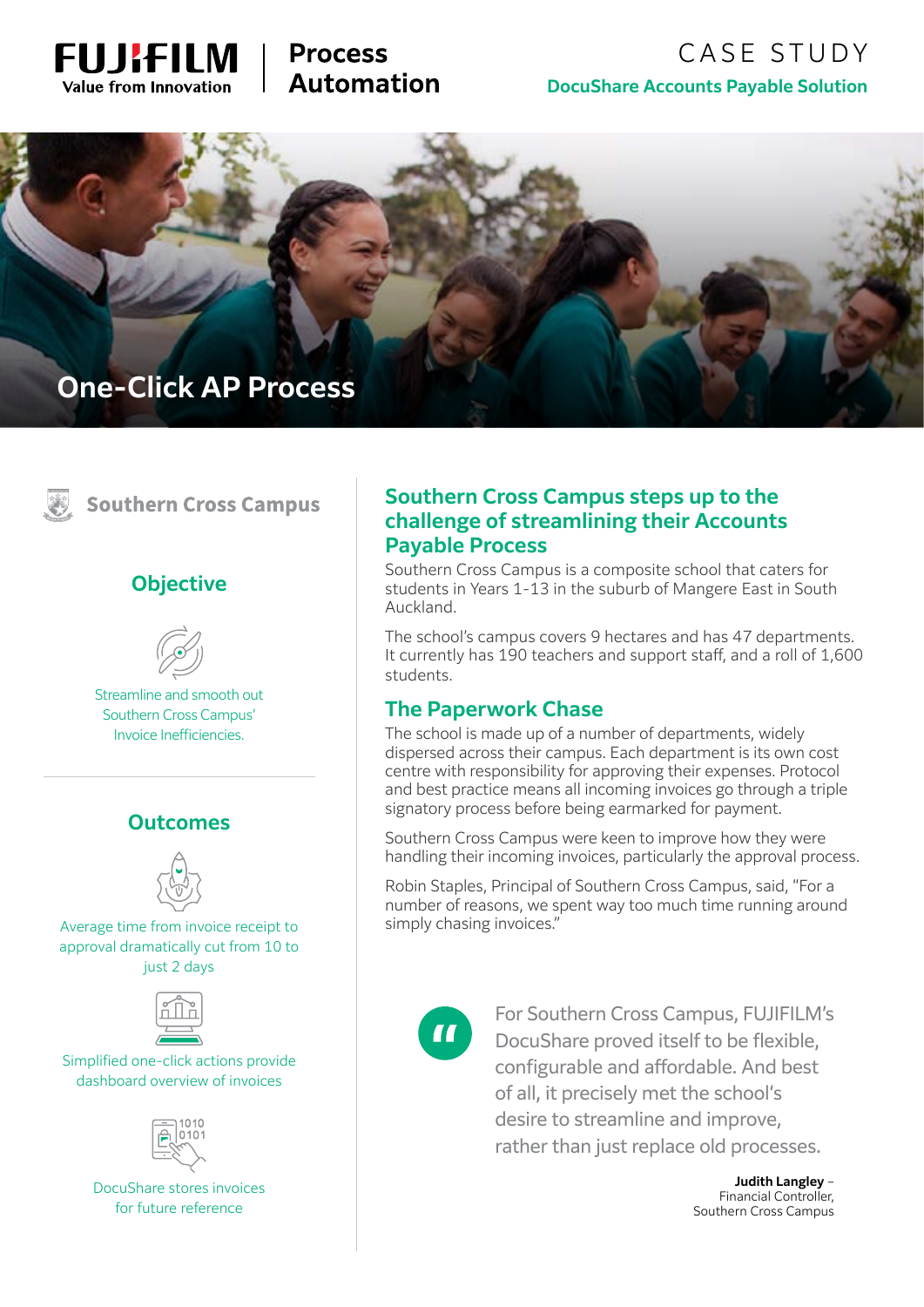# **Solution**

**DocuShare**

FUJIFILM Process Automation proposed a largely automated AP process using the inbuilt workflow in DocuShare.

# **Doing the leg work**

forwarded to the purchaser for verification, and then circulated to various signatories. Southern Cross Campus has in excess of 3,500 suppliers, who between them submit around 500 invoices every month. While the vast majority of invoices are received by email in an electronic format, they were printed out by administration staff and the information entered manually into the school's accounting system. Invoices were checked against the purchase order, and if it matched, entered and

Every day one of the administration staff distributed hard copies of newly received invoices around the campus departments, in person and on foot. First, the invoice was handed to the staff member who had raised the original purchase order for their approval. Then it was passed on to the Head of Department for their signature. The approved invoice was collected, again in person, and returned to the School Director for approval. Finally, the invoice arrived in front of the Financial Controller, who checked the authorising signatures, coding etc. and certified the invoice for payment. This could take up to a week, and in some cases longer.

Using a process so reliant on one person's detailed, but undocumented knowledge of where each invoice was at any given time, was fraught with risk. Whilst invoices for payment were recorded in the accounting system, there was no visibility of where unpaid invoices were on campus, and the system slowed up even more if the staff member was unwell or unavailable. Add in the inevitable increase of invoices over time as the campus grows, and it became clear that the system was unsustainable.

# **A simple, but smart solution**

To streamline and smooth out Southern Cross Campus' invoice and authorisation problems, FUJIFILM Process Automation proposed a largely (but not entirely) automated Accounts Payable (AP) process using the inbuilt workflow in DocuShare. The solution was designed to reflect many of their existing processes and utilise the knowledge of the Accounts Payable team.

Southern Cross Campus opted to retain their current data entry system. This is still a low-cost Accounts Payable administration activity because of the



relatively small volume of supplier invoices. However, the incoming electronic invoice is no longer printed out as hard copy, but is saved directly into DocuShare from the email. The few invoices arriving on paper are scanned and saved as PDFs, and they too enter the DocuShare digital work stream to join the other electronic invoices.

Every morning the AP staff member handling incoming invoices is presented with a summary list. With a single click, she opens and views each digital invoice on one screen, while she enters the data from each invoice into a filing template. The dual screen facility allows invoice details to be viewed and entered into the accounting system in one operation.

Each person in the approval chain receives an email link to the invoice when their signature is required. Once they've reviewed and digitally approved the invoice, a link is automatically sent to the next person in the approval queue, and so on.

If approval isn't given within a couple of days, an automated email reminder is sent to whoever is holding up the process. When the invoice is fully signed off, it is marked in the system for payment. The feedback from staff is very positive, and they also appreciate not having to run around signing pieces of paper.

Using DocuShare to store the invoice in its original electronic version as well as the templated version makes it easy for AP staff to find the information they need through a simple, web-style browser. In addition, a dashboard in DocuShare shows the status and position of each and every invoice in the system at any given time. Any current or outstanding tasks can be identified.

If follow up is required, it is done over the phone, rather than by visiting on foot.



The importance of a robust audit trail and a permanent document approval system was paramount in our decision to automate this critical area in accounting for public money. The audit trail within the DocuShare filing system is excellent.